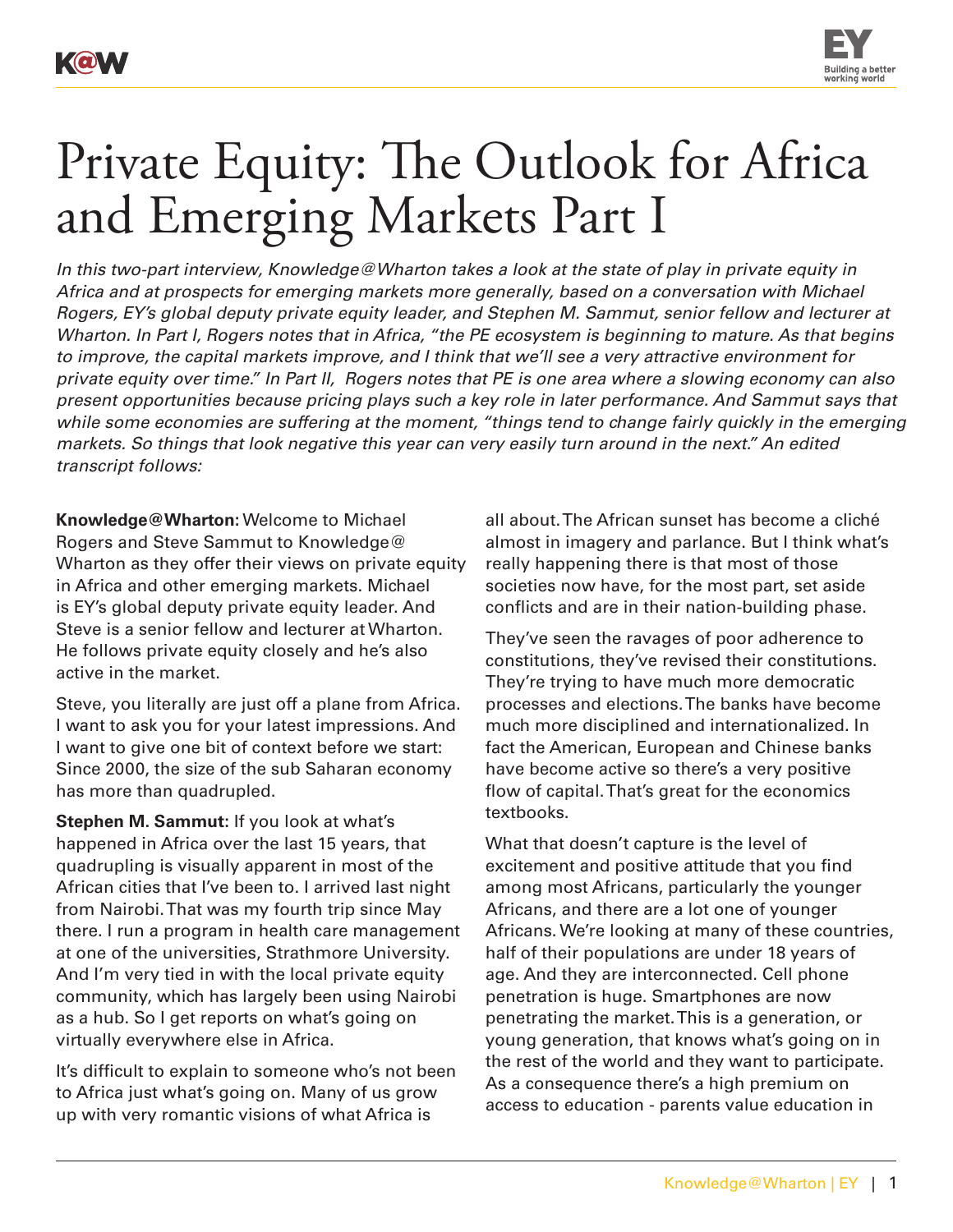



tremendous ways, make enormous sacrifices to send their kids to school. All the energy that you can imagine in a vibrant economy is there.

And while I was there on this trip, president Obama made a historic trip. And given his father's Kenyan ancestry, you can only begin to imagine the level of excitement. They even coined a term for it, Obamania. And it wasn't just Kenya, he went to Ethiopia as well and they basically put on a show as to what the future holds. And it's promising. And all of these things add up to extraordinary opportunity for the private equity sector and as well as an emerging venture capital sector.

**Knowledge@Wharton**: There's a new survey out by EY -- the "Africa Attractiveness Survey." It notes that the continent is currently the world's fourth most attractive investment destination. Back in 2014 it was actually the second most attractive. And one of the reasons that it slipped is because of oil prices. But what's interesting based on what Steve is saying is that only five years ago Africa was near the bottom of the list. It was number eight.

So some of the reasons as I mentioned for the step down are oil prices, some slowing growth in South Africa and also the slow down of China. So there's some commodity business there that has slipped. But I think the main point is that only five years ago Africa was near the bottom of the list and they're bouncing towards the top now. Would you discuss that and what that means for private equity in Africa?

**Michael Rogers:** Steve, having just gotten off the plane, gives a real sense of what's going on there locally. This was our fifth "Active Attractiveness Survey." There are obviously these long-term trends towards the consumerism … and the younger population. However, Africa did see some stronger headwinds over the last year…. Only 53% said the opportunity has improved there, versus 60% in 2014. So not a dramatic change, but it did dip down.

It's really still seen as one of the better places to invest. I think you mentioned it is number

four on the list, had been as low as eight…. But [regarding] the historic perception of the political risk, some of the instability and corruption remains a significant barrier. The Ebola outbreak just put the breaks on some investment, possibly, and lowered demand for commodities. China's slowing down is really changing the mix on a global basis for the need for commodities. And given some of the countries are resourceintensive, that does tend to put a drag on the economy. Oil prices look to remain lower for some period of time here, right? So that's going to put a little bit of a cap on the driver growth in some of the faster growing economies.

But recent FDI [foreign direct investment] numbers show a mixed picture. There are still some countries that are receiving above-market, above-trend FDI. But others have shown some slowdown in that arena, as we've seen in many of the emerging markets. But particularly from a PE perspective, Africa's following a pattern we've seen in other markets, where the competition at the larger end of the deal spectrum is having impact on multiples. PE will have to be careful amid the excitement that Steve touched on not to get into the over payment mode. And I know that they're looking at that very closely.

And while we see a great deal of opportunity overall in PE in Africa, despite some growing pains, we saw KKR come into Ethiopia. Carlyle's been making a big presence there as well and importantly, there is the growing middle class. The PE ecosystem is beginning to mature. As that begins to improve, the capital markets improve, and I think that we'll see a very attractive environment for private equity over time.

**Sammut:** I agree with that assessment. And it is very much the case that we've seen some unprecedented capital formation just in 2015 with at least two, and quite possibly three funds at the billion dollar mark or greater than billion dollars. And whenever this has happened in other markets, it has foreshadowed challenges with valuation and pricing. So there will be stresses to be sure in private equity.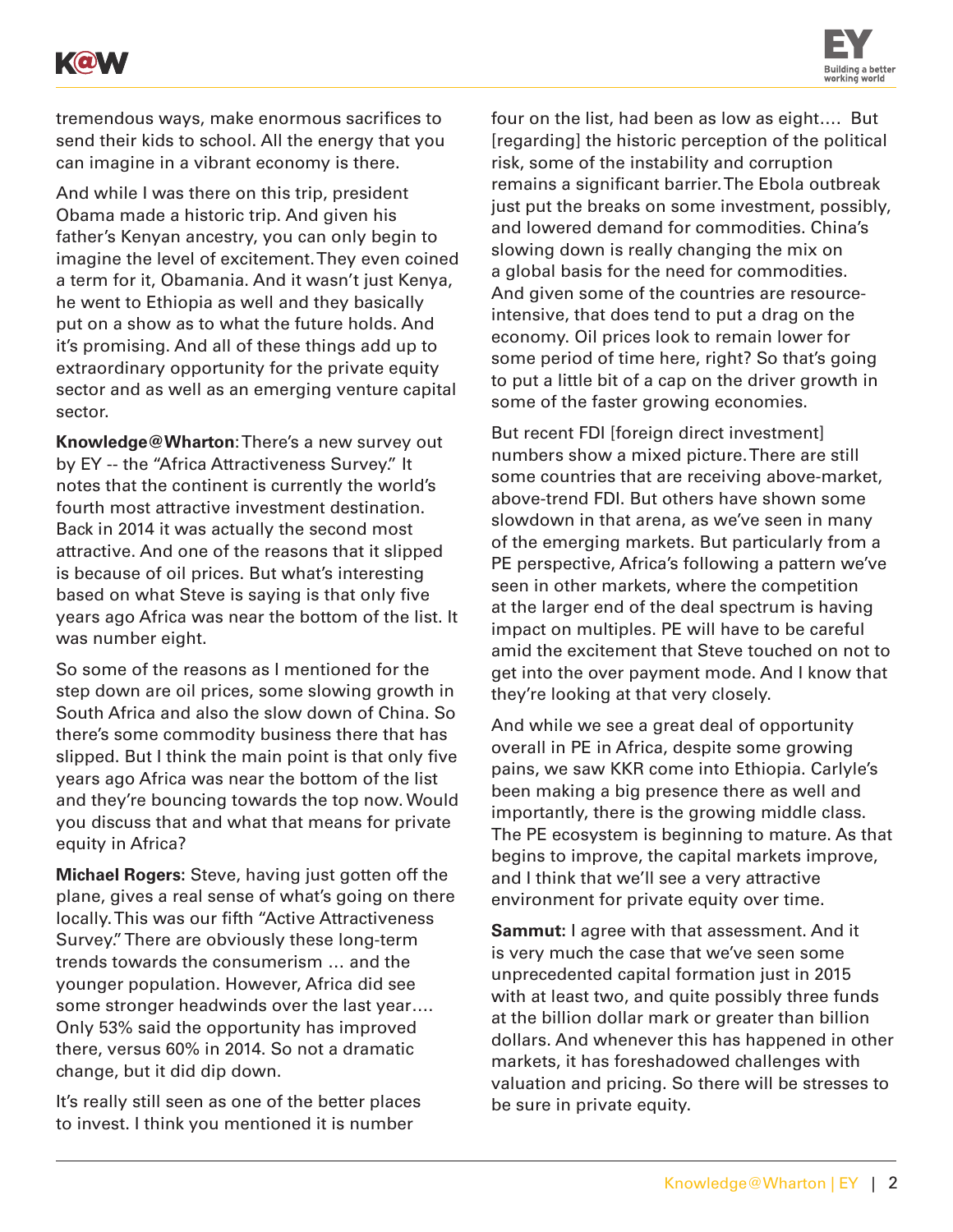



**Knowledge@Wharton:** There is another item from the EY Africa Attractiveness Survey, which was interesting. That survey is based on interviews with 500 international decision makers, twothirds of whom have operations in Africa. It notes that nearly 70% of respondents expect Africa to improve over the next three years as a place for companies to establish or develop activities. Yet, opinions were diametrically opposed depending on whether one's company has operations in Africa or not. So companies that have operations in Africa found Africa to be the most attractive destination in the world. And those that did not have operations there found it to be the least attractive.

**Sammut:** I can give maybe more of a sociologic than statistical perspective on that. For the most part the media treatment of Africa has not been kind until very recently, even this past year with the Ebola outbreak as Michael had mentioned. There's plenty to be negative about: terrorist activity in Nigeria, as well as in Kenya; the ever-present problems in south Sudan; the restlessness in Somalia. These are things that the media seizes upon and it paints a picture of the continent that is not inexact, but emphasizes perhaps the wrong things.

What you don't hear about is the positive sides of urbanization. You don't hear about the improvements in education and in health care for the most part -- modest but nevertheless, improving infrastructural issues.

The things that make a region more accommodating to business just are not emphasized in the media. In fact, if you were to go back 15 years and just pick out covers from *The Economist* magazine you could put on a nice display showing how Africa was presented as, I'll use the term, a basket case, to now where there's, at least among people who are looking at it and taking the risk, very positive attitudes.

It becomes very difficult to shake those perceptions. And it doesn't take much to derail interest in Africa or a willingness to invest. And the other unfortunate aspect is Africa's a big

continent. It's 1.1 billion people, or so, more than 50 countries on the entire continent. And what is true in one country is oftentimes far from the truth in another. So we haven't done a good job in the media and we really haven't helped the situation with a significant amount of solid academic research on what's going on in Africa to help change these perceptions.

**Knowledge@Wharton:** Some analysts have noted that when there's some political unrest in one emerging country, everyone starts to pull their money out of all emerging markets. But actually risks vary within a country, within an industry. And some companies could be in a very risky country and industry and still, that company itself might not have that much risk. Give us your take on this regarding Africa.

**Rogers:** We have continued to see emerging markets get bucketed a little bit. These countries many times couldn't be further apart in terms of their political process and their perception as global economic players. But they do sometimes get lumped into bigger groups.... And we definitely saw that a few years ago when everything was about the emerging markets. No one wanted anything to do with the developed world. They were taking capital from developed markets and moving it into emerging markets. Then it seems to have kind of reversed itself in some ways. We've labeled it as a rebalancing in that many are just looking for stable, consistent investment in places that over the long term that will make sense for their portfolio.... But there is a little bit of a knee jerk reaction to global geopolitical issues at times….

But to answer your question on how those who are [in Africa] seem to have a much more positive view than those who are not: Steve hit a number of the economic issues that you could look at and make business decisions on, but not until you go there and meet the people and see the excitement in their own view of the world, in their view of Africa. It's not lost on them that they have these challenges, that they've suffered over time and that they are in a sense trying to pull themselves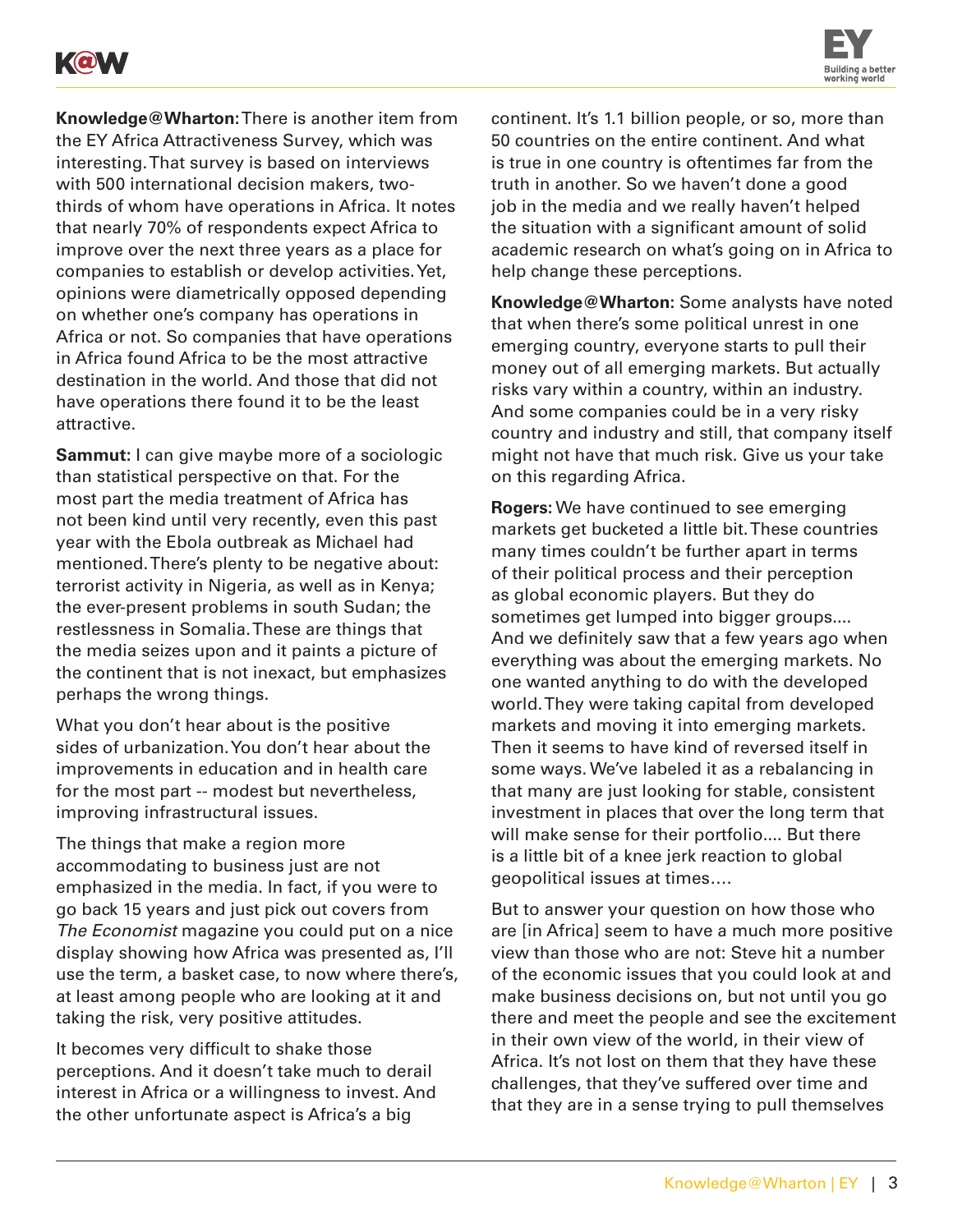



out of those historic challenges….

What's amazing to me is when I meet the people there, and talk to the business owners and entrepreneurs on the continent about how much they really see the opportunity, and they see the chance to grow businesses, to attract capital, to improve the quality of life for people there. It's very difficult to do that from afar. You literally cannot sit in an office somewhere else around the world and make judgments about this. You have to be on the ground.

PE has the opportunity to bridge that perception gap. And in many emerging markets in particular, a lot of PE value, the primary value is around some of the intangibles -- things like professionalization and adding good governance; bringing in top management teams to work with entrepreneurs and families. And because of that, a company, which has spent the last several years being owned by PE, for example, is a lot more interesting to global strategic buyers, a lot more approachable than companies that haven't been known by PE. So the opportunity for PE here is to take advantage where the perceived risk is higher than the actual risk. And that's the beauty of being on the ground and being connected locally, and being able to touch and see the opportunities firsthand. And you really can't do that unless you're physically there.

**Knowledge@Wharton:** Fundraising for investments in Africa has significantly increased for two straight years according to EY's recent report called "Private Equity Round Up in Africa." In April, for example, Abraaj's Africa fund closed with nearly \$1 billion in commitments. There have been several others like that, and these levels of funding are big and new.

**Sammut:** You can look at this in a variety of different ways. The good news or the facts that have aided funds in raising new capital, be it large or small amounts, is there is now an assembling track record in Africa. And the Abraaj Group is a good example [and I would disclose that I am on the advisory board of Abraaj's Africa health fund].

But what's happened is they [PE firms] now have a much stronger, more developed, more detailed and more persuasive story to tell the world of limited partners, that is to say the funds, the pension funds and others, that would invest in these private equity funds. So there's a foundation that exists now that really didn't exist seven or eight years ago in the first go-around of fund formation. That adds a dimension to the story that we frequently overlook.... And that has an impact, and at the same time the macro economic conditions are improving for all the reasons that Mike described.

**Knowledge@Wharton:** Mike, what is your view of this sort of significant bump up in fund raising levels?

**Rogers:** Clearly this speaks to the degree to which investors see significant long-term potential in the region. Africa is very high on investors' radar right now. And that's a function that Steve touched on of the LPs [limited partners] getting more comfortable with emerging markets investments in general, but also getting more comfortable in Africa and continuing to move out the risk curve in terms of the types of vehicles they're funding.

It's also a function of the maturation of the industry itself in Africa. The LPs now have a number of experienced and proven teams from which to choose when they look at the region -- certainly Abraaj, Helios, Ethos. I've had the opportunity to meet with some folks from Musa Capital, which is a smaller local fund that I think has sold onto some of those bigger funds that I mentioned. So not only has the opportunity bloomed over the last, call it decade, but the investability of the region has increased as well. So it's beginning to build a track record, that's what tends to draw and stabilize your LP base.

**Knowledge@Wharton:** Have investment themes in Africa changed in over the last couple of years? What are the interesting sectors or industries going forward?

**Sammut:** I'm not sure I would use the term "change," although we can talk about what some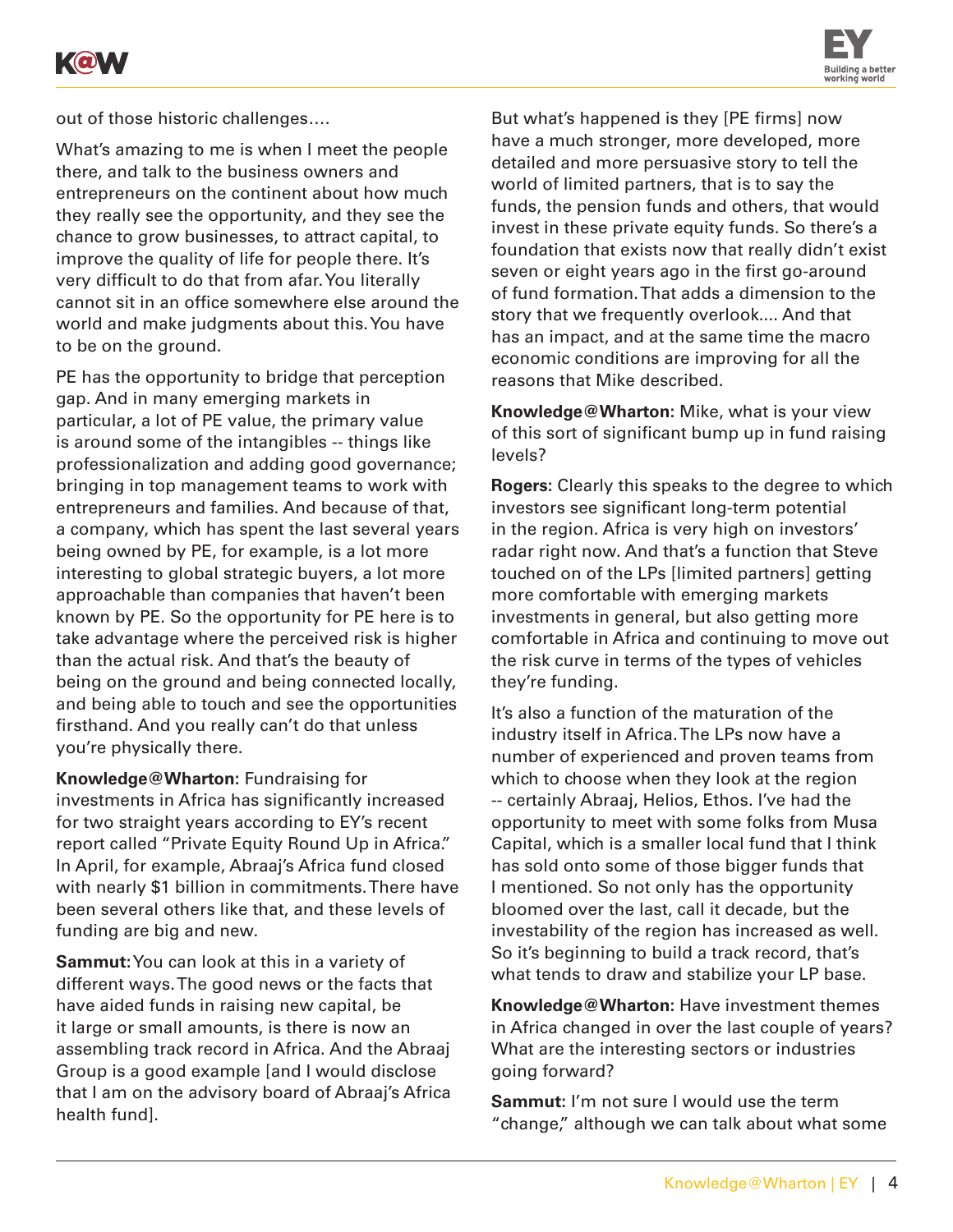



of the newer targets look like, as "intensified," and by that I mean the underlying themes of consumer driven economies, financial institutions, telecommunications, these have been present for several years. But it's only within the last two years that we seem to have hit many of the countries, this is not true in all of them, that we've hit a tipping point. And that's what I mean by intensifying -- more entrepreneurial activity, more of the companies that were ideas -- that got started three or four years ago -- are now investable from a private equity point of view. So the deal flow opportunities are certainly there. Anecdotally there is a growing interest in education ventures and health care ventures. These, I don't think, have statistically risen to the spotlight, but they will because these are things that the populations are demanding in no uncertain terms.

**Rogers:** I might step back because I think Steve did a nice overview of what we see in the themes. But we're seeing a broadening of the opportunity set. I think we see the firms still active in commodities and natural resources. But they've also become a lot more active in spaces like financial services, health care and technologies, consumer goods -- and [it's] almost an extrapolation from there in terms of the opportunities that definitely we'll see in the future.

That that's in contrast to just a few years ago where we saw much heavier representation in sectors like construction, natural resources and industrial. So we're definitely seeing a migration. And some of the research we've done around emerging markets has shown a couple, maybe simplistic facts, but the first thing we figured out is that when GDP improved and there was a rising middle class in many of these emerging markets, the first thing that improved was people eat better. And secondly, they tend to buy mobile devices and phones. And so if you think about the rising consumer goods market – and not only for food, beverages and the traditional consumer branded businesses -- that bodes well for folks moving into that space and interested in tapping

into a huge market for those types of products - and also the telecoms.

I find it really interesting how financial and telecom sort of blends together. If you think about what they've been able to do, since the banking industry was not very well established in Africa in many of the countries, they in some ways have skipped a generation of bricks and mortar banks. And so you have a rising usage of the phone, of smartphones, and at the same time more access to capital markets products and banking products. And so you've seen this jump to mobile banking. In fact, there have been a number of very successful entities on the continent that have moved directly into that business. So you see in some ways where they are able to adapt and move forward much quicker than in other countries around the world because they didn't go through the phase of setting up all the brick and mortar banks….

So there are some very exciting opportunities in some of those traditional businesses, maybe less so on the mining minerals and traditional infrastructure side. The exciting places in the future are going to be in the consumer space along with the migration in financials and technology.

**Sammut:** What you've described is what many classify as leap frogging. And many of these African economies have done just that. And they're aware that they're doing that. And they're looking for new ways to accelerate growth and not go through the capital-intensive phases that other industrialized societies have gone through.

And your example of mobile banking … this largely originated in Kenya through M-Pesa -- the mobile banking arm of Safaricom, which is one of the largest cell phone carriers in east Africa. And it's proven to be a platform for more than just managing your cash and having electronic wallets. It's working so well that a variety of other products that are very complex to administer, such as insurance products, are now being sold or being positioned to be sold and promoted and administered through mobile banking platforms.